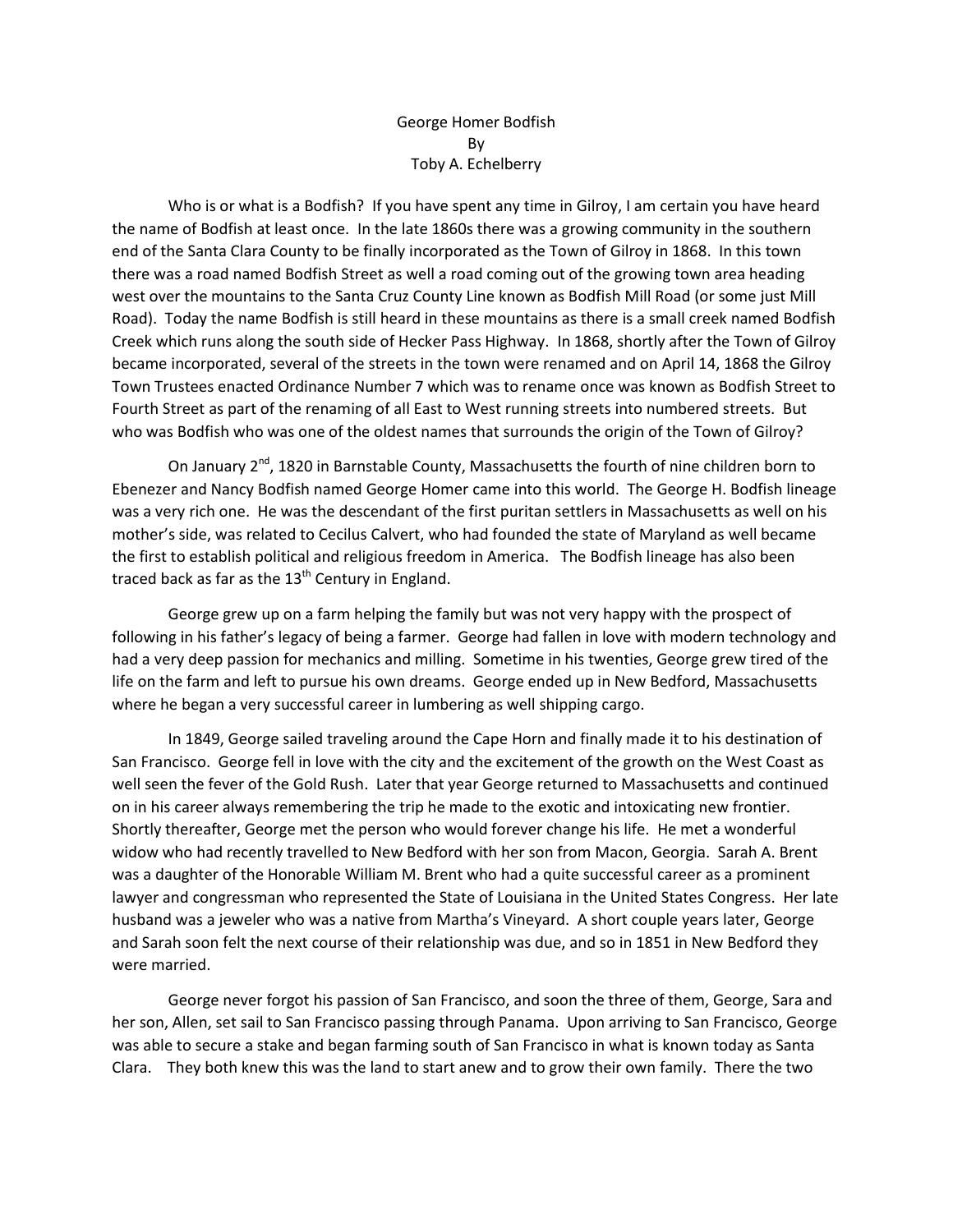had three more children, Emma (born on March 9, 1855), George Fenwick (born on February 1, 1859) and Jessen (born on May 26, 1861).

George farmed in the Santa Clara Valley near San Jose and soon established one of San Jose's first mercantile businesses. George H. Bodfish became a well respective member of the newly growing community in San Jose and continued to express his passion in modern technology. On October 12, 1853 George sent the first message over the SF&SJ Telegraph as well in 1855 he introduced the first steam threshing machine to the region, which was a steam powered farming machine that removes seeds from the stalks and husks.

Farming was good, and George sought additional land for farming as well venturing into new business and laid stake on a large piece of property nestled in the mountain range between Watsonville and Gilroy. The family relocated and settled into the area and Bodfish family spent time between San Jose and Monterey where the children were educated.

In 1853, George with the assistance of his brother Orlando established a lumber mill in the San Jose area and eventually bought additional land from an area known as the French Redwoods, an area of land between Gilroy and in what today is known as Hecker Pass east of where the family farmed in what is known as Bodfish Canyon. Logging technology was relatively primitive at the time, where milling was done in huge sawpits and trees were cut with manual labor. After building the mill in the French Redwoods, George added a steam engine where he was able to produce up to twenty-five thousand feet per day as compared to the San Jose mill only producing five thousand feet per day under normal manual means.

George became more and more involved with the building of the ever growing County and was involved in numerous projects. In 1859, George donated 3,641 feet of lumber to the Santa Clara Agriculture Society in order to construct the Santa Clara County Fairgrounds. In 1860, George became one of the officers for the newly founded Western Pacific Railroad and in 1862, George was one of the signers to allow the construction of a rail line connecting San Francisco to Sacramento.

Business was booming for George. The Bodfish Mills was thriving and needed expansion, which George did by purchasing land and a piece of the milling business from William Hanna in 1862 in the French Redwoods expanding on his current holdings. At the time, Bodfish Mills was providing most of the lumber to all the homes and businesses being erected in Gilroy as well delivering by oxen and wagons to areas further out such as San Juan Bautista and Monterey.

In 1851, gold was first discovered in the area known today as Kern County in Greenhorn Gulch near the Kern River. Major mining operations began in the area began in 1852 at the Keyes and Mammoth mines. 1853 brought considerable amount of claims and strikes for gold along the Kern River. More and more prospectors kept coming to the area and looking for additional strikes. In 1860, gold-bearing veins were found to contain quartz and a new boom had started to occur. In 1863, George was fascinated with the stories rolling into the town as well what was reported in the papers and he soon took his own trip out to an area at the time known as El Dorado Camp (to be renamed Sageland in 1866) and had his own try at prospecting.

George had returned home, but gold fever had already set in. Finally, in 1867 after a few more trips back to Kern County he made a major decision for himself and his family. George decided he